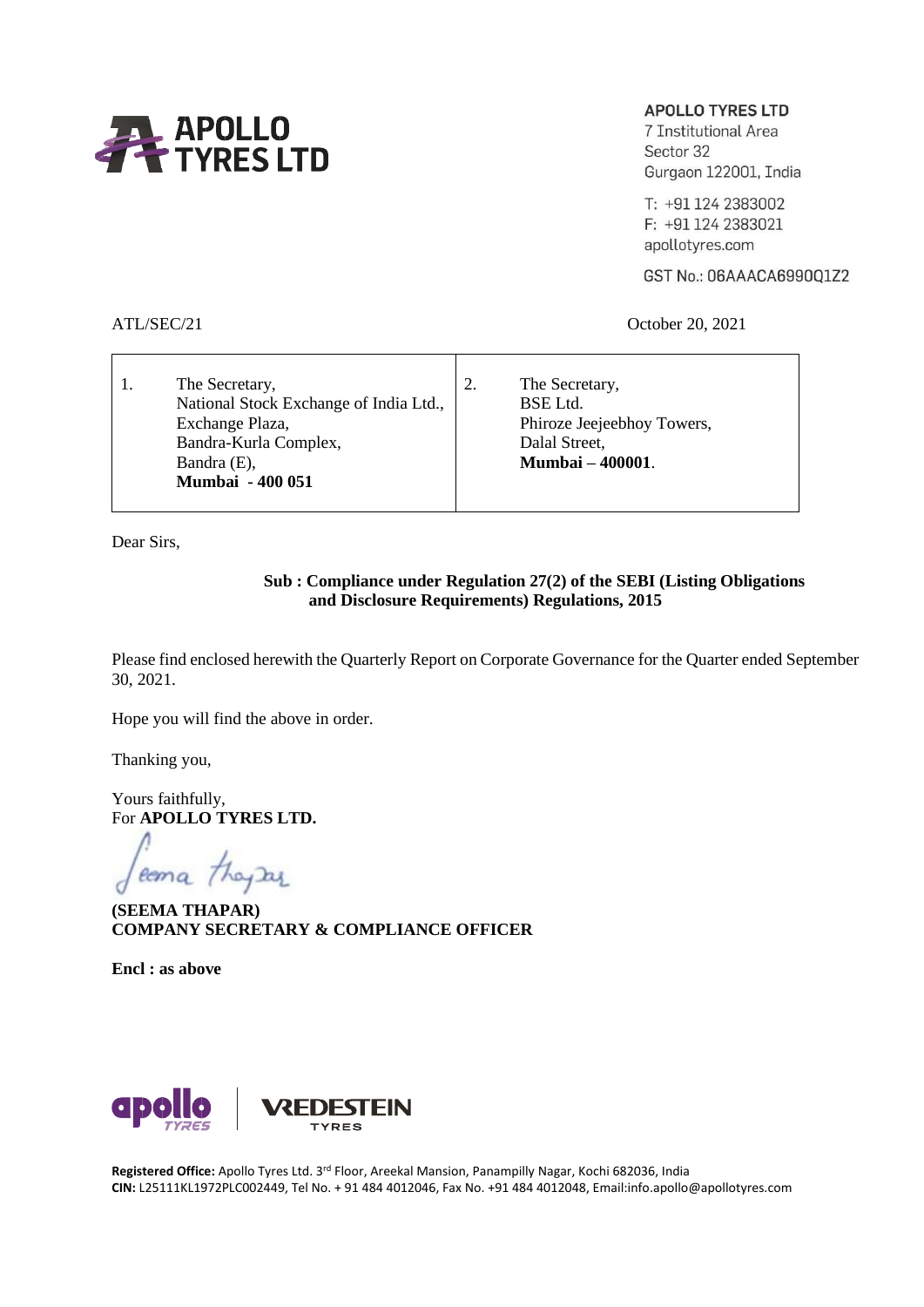# **CORPORATE GOVERNANCE REPORT FOR THE QUARTER ENDED SEPTEMBER 30, 2021**

# **Format to be submitted by listed entity on quarterly basis**

1.- Apollo Tyres Limited<br>- 30-Sep-2021

2. Quarter ending **- 30-Sep-2021**

# **i. Composition Of Board Of Director**

| Title | Name     | <b>DIN</b> | PA                 | Categ           | Su        | Initial    | Date of    | Date of     | Tenure | Date of    | Whethe    | Date of   | No. of         | No of          | No of       | No of            | Membershi   | Rema |
|-------|----------|------------|--------------------|-----------------|-----------|------------|------------|-------------|--------|------------|-----------|-----------|----------------|----------------|-------------|------------------|-------------|------|
| (Mr)  | of the   |            | N                  | ory             | b         | Date of    | Appointm   | cessatio    |        | Birth      | r special | passing   | Director       | Indepen        | membershi   | post of          | $p$ in      | rks  |
| Ms)   | Director |            |                    | (Chair          | Cat       | Appoin     | ent        | $\mathbf n$ |        |            | resoluti  | special   | ship in        | dent           | ps in       | Chairpers        | Committees  |      |
|       |          |            |                    | person          | eg        | tment      |            |             |        |            | on        | resolutio | listed         | Director       | Audit/      | on in            | of the      |      |
|       |          |            |                    | /Executi        | ory       |            |            |             |        |            | passed?   | n         | entities       | ship in        | Stakehold   | Audit/           | Company     |      |
|       |          |            |                    | ve/Non-         |           |            |            |             |        |            |           |           | includin       | listed         | er          | Stakehold        |             |      |
|       |          |            |                    | Executi         |           |            |            |             |        |            |           |           | g this         | entities       | Committee   | er               |             |      |
|       |          |            |                    | ve/             |           |            |            |             |        |            |           |           | listed         | includin       | (s)         | Committe         |             |      |
|       |          |            |                    | Indepen         |           |            |            |             |        |            |           |           | entity         | g this         | including   | e held in        |             |      |
|       |          |            |                    | dent/           |           |            |            |             |        |            |           |           |                | listed         | this listed | listed           |             |      |
|       |          |            |                    | Nomine          |           |            |            |             |        |            |           |           |                | entity         | entity      | entities         |             |      |
|       |          |            |                    | e)              |           |            |            |             |        |            |           |           |                |                |             | including        |             |      |
|       |          |            |                    |                 |           |            |            |             |        |            |           |           |                |                |             | this listed      |             |      |
|       |          |            |                    |                 |           |            |            |             |        |            |           |           |                |                |             | entity           |             |      |
| Mr.   | Onkar    | 00058921   | AAIP               | C & E D         | <b>MD</b> | $01$ -Feb- | $01$ -Feb- |             | 60     | $01-Mar-$  | <b>NA</b> |           | 3              | $\theta$       | 2           |                  | <b>SC</b>   |      |
|       | Kanwar   |            | K963               |                 |           | 2013       | 2018       |             |        | 1942       |           |           |                |                |             |                  |             |      |
|       |          |            | 9F                 |                 |           |            |            |             |        |            |           |           |                |                |             |                  |             |      |
| Mr.   | Neeraj   | 00058951   | AAG                | ED              | MD        | $28$ -May- | 28-May-    |             | 58     | $06-Sep-$  | <b>NA</b> |           | 3              | $\theta$       |             | $\overline{0}$   |             |      |
|       | Kanwar   |            | <b>PK93</b>        |                 |           | 2014       | 2019       |             |        | 1971       |           |           |                |                |             |                  |             |      |
|       |          |            | 72F                |                 |           |            |            |             |        |            |           |           |                |                |             |                  |             |      |
| Mr.   | Akshay   | 00010630   | AAA                | $\overline{ID}$ |           | $06$ -Aug- | $06$ -Aug- |             | 60     | $30-Sep-$  | NA        |           | $\overline{2}$ | $\overline{2}$ |             | $\boldsymbol{0}$ | AC, SC, NRC |      |
|       | Chudas   |            | <b>PC52</b>        |                 |           | 2014       | 2019       |             |        | 1969       |           |           |                |                |             |                  |             |      |
|       | ama      |            | 07F                |                 |           |            |            |             |        |            |           |           |                |                |             |                  |             |      |
| Mr.   | Vikram   | 00041197   | AAE                | ID              |           | 06-Aug-    | $06$ -Aug- |             | 60     | $30$ -Oct- | <b>NA</b> |           | 6              | 6              | -5          |                  | RMC         |      |
|       | S Mehta  |            | <b>PM81</b>        |                 |           | 2014       | 2019       |             |        | 1952       |           |           |                |                |             |                  |             |      |
|       |          |            | 38R                | <b>NED</b>      |           |            |            |             |        |            |           |           |                |                |             |                  |             |      |
| Mr.   | Sunam    | 00058859   | <b>AAA</b>         |                 |           | $11-Aug-$  | $20$ -Aug- |             |        | $17$ -Jul- | <b>NA</b> |           |                | $\overline{0}$ |             |                  | SC, RC      |      |
|       | Sarkar   |            | <b>PS08</b><br>71R |                 |           | 2015       | 2020       |             |        | 1965       |           |           |                |                |             |                  |             |      |
|       |          |            |                    |                 |           |            |            |             |        |            |           |           |                |                |             |                  |             |      |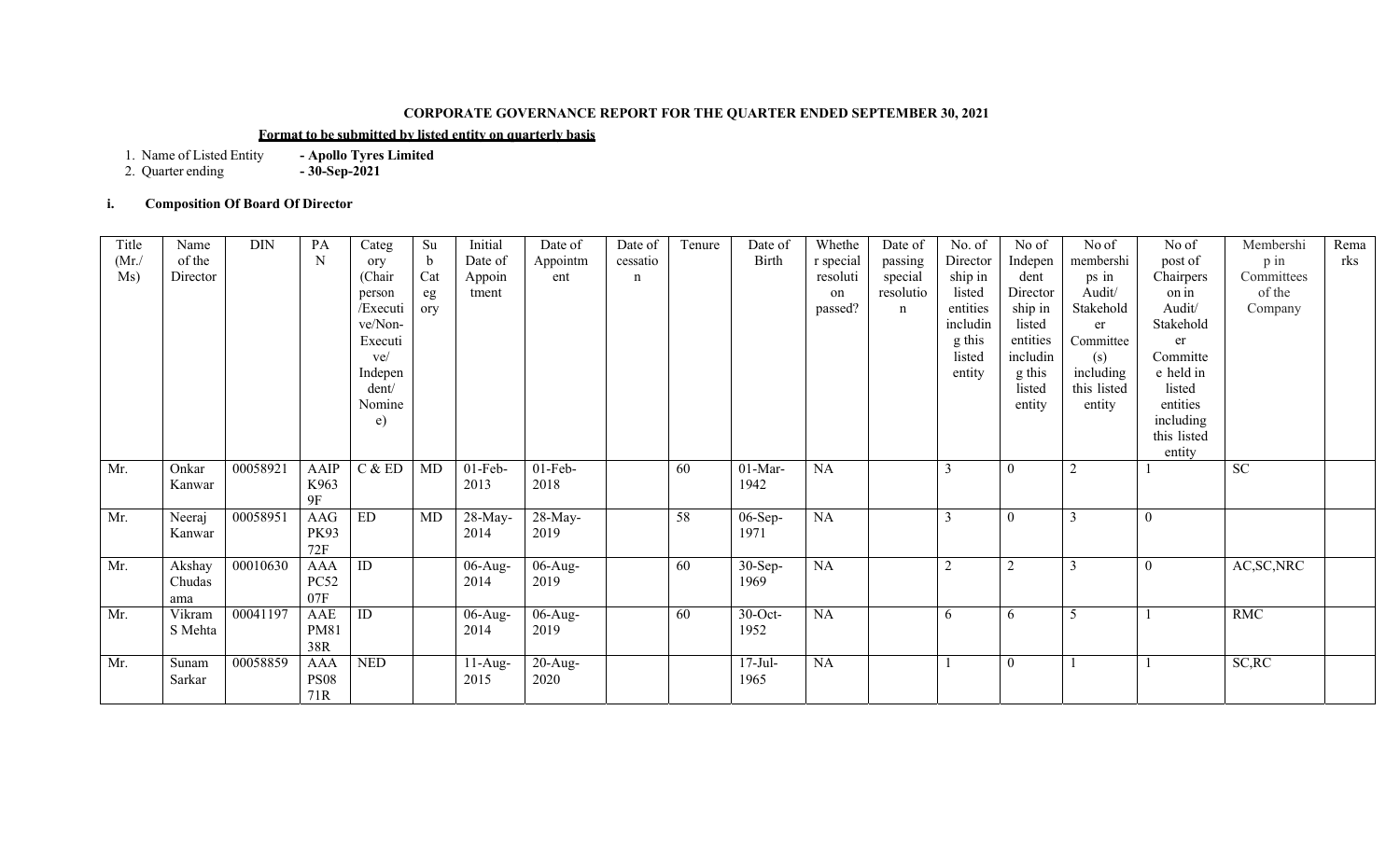| Mr. | Robert<br>Steinme<br>tz                           | 00178792 | ZZZZ<br>Z999<br>9Z               | <b>NED</b>      | 09-Feb-<br>2016               | $31-Jul-$<br>2019  |                   |    | 20-Dec-<br>1939               | Yes | $31-Jul-$<br>2019 |                | $\overline{0}$ |                | $\overline{0}$ | AC, RC     | He is<br>a<br>foreig<br>n<br>direct        |
|-----|---------------------------------------------------|----------|----------------------------------|-----------------|-------------------------------|--------------------|-------------------|----|-------------------------------|-----|-------------------|----------------|----------------|----------------|----------------|------------|--------------------------------------------|
| Ms. | Pallavi<br>S.<br>Shroff                           | 00013580 | AQP<br><b>PS73</b><br>88Q        | $\overline{ID}$ | $15$ -May-<br>2014            | $15$ -May-<br>2019 |                   | 60 | $\overline{2}$ 2-Apr-<br>1956 | NA  |                   | $\overline{4}$ | $\overline{4}$ | $\overline{2}$ | $\mathbf{0}$   | AC, NRC    | or.                                        |
| Mr. | Gen.<br>Bikram<br>Singh<br>Retd.                  | 07259060 | <b>AIDP</b><br>S749<br>8H        | ID              | $\overline{1}$ 1-Aug-<br>2015 | $11-Aug-$<br>2020  |                   | 36 | $19$ -Jul-<br>1952            | NA  |                   |                |                | $\overline{0}$ | $\overline{0}$ |            |                                            |
| Mr. | Frances<br>co Gori                                | 07413105 | ZZZZ<br>Z999<br>9Z               | <b>NED</b>      | 09-Feb-<br>2016               | $23$ -Jul-<br>2021 |                   |    | 15-May-<br>1952               | NA  |                   |                | $\overline{0}$ | $\overline{0}$ | $\overline{0}$ | <b>RMC</b> | He is<br>a<br>foreig<br>n<br>direct<br>or. |
| Mr. | Vinod<br>Rai                                      | 00041867 | <b>AAA</b><br><b>PR05</b><br>22N | $\overline{ID}$ | 09-Feb-<br>2016               | $09$ -Feb-<br>2021 |                   | 60 | 23-May-<br>1948               | Yes | $24-Sep-$<br>2020 |                |                | $\mathfrak{2}$ |                | AC, NRC    |                                            |
| Ms. | Anjali<br>Bansal                                  | 00207746 | <b>AJM</b><br><b>PB02</b><br>92J | $\overline{ID}$ | $01-Nov-$<br>2017             | $01-Nov-$<br>2019  | $13-Sep-$<br>2021 | 36 | $25$ -Feb-<br>1971            | NA  |                   | $\overline{5}$ | $\overline{5}$ | $\overline{4}$ | $\overline{0}$ |            |                                            |
| Mr. | Satish<br>Sharma                                  | 07527148 | <b>ABC</b><br><b>PS42</b><br>56R | ED              | $\overline{0}$ 1-Apr-<br>2019 | $01-Apr-$<br>2019  |                   | 60 | $23$ -Jun-<br>1967            | NA  |                   |                | $\overline{0}$ | $\overline{0}$ | $\overline{0}$ | <b>RMC</b> |                                            |
| Mr. | Frances<br>$_{\rm co}$<br>Crispin<br>$\mathbf{o}$ | 00935998 | <b>ZZZZ</b><br>Z999<br>9Z        | $\overline{ID}$ | $03$ -Jul-<br>2020            | $03-Jul-$<br>2020  |                   | 60 | $19-Dec-$<br>1965             | NA  |                   |                |                | $\theta$       | $\mathbf{0}$   |            | He is<br>a<br>foreig<br>n<br>direct<br>or. |
| Mr. | Vishal<br>Kashya<br>$\mathbf{p}$<br>Mahade<br>via | 01035771 | <b>AAD</b><br>PM94<br><b>86F</b> | <b>NED</b>      | $\overline{2}$ 1-Aug-<br>2020 | $21-Aug-$<br>2020  |                   |    | 19-Dec-<br>1972               | NA  |                   | 2              | $\mathbf{0}$   | $\overline{0}$ | $\mathbf{0}$   |            |                                            |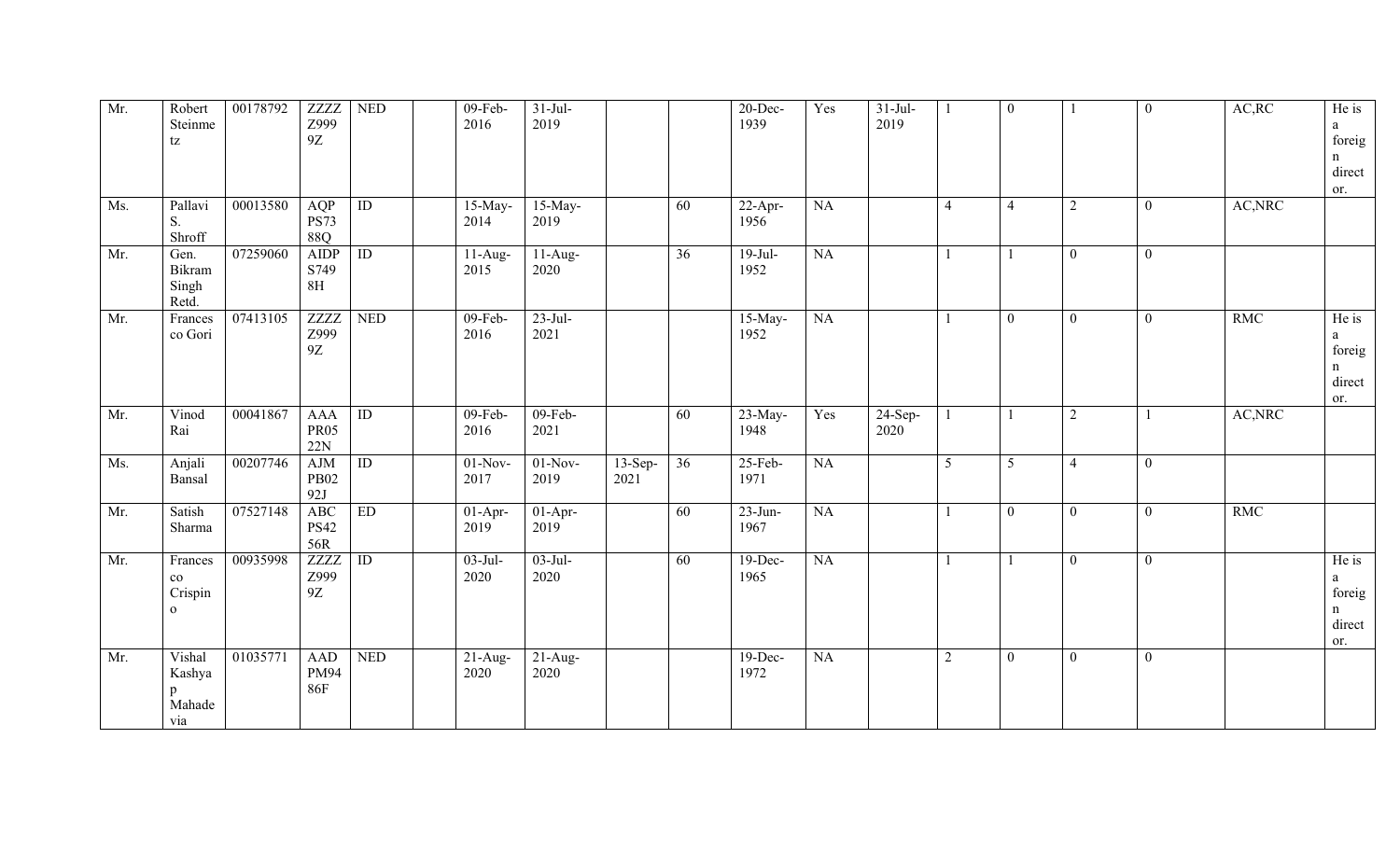| Company Remarks                   |     |
|-----------------------------------|-----|
| Whether Permanent chairperson     | Yes |
| appointed                         |     |
| Whether Chairperson is related to | Yes |
| MD or CEO                         |     |

#### **ii.Composition of Committees**

#### **a. Audit Committee**

| Sr. | Name of the Director | Category | Chairperson/Membership | Appointment | <b>Cessation Date</b> |
|-----|----------------------|----------|------------------------|-------------|-----------------------|
| No. |                      |          |                        | Date        |                       |
|     | Vinod Rai            | ID       | Chairperson            | 09-May-2019 |                       |
|     | Akshav Chudasama     | ID       | Member                 | 09-May-2019 |                       |
|     | Robert Steinmetz     | NED      | Member                 | 09-May-2019 |                       |
|     | Pallavi S. Shroff    | ID       | Member                 | 09-May-2019 |                       |

| Company Remarks               |     |
|-------------------------------|-----|
| Whether Permanent chairperson | Yes |
| appointed                     |     |

#### **b. Stakeholders Relationship Committee**

| Sr. | Name of the Director | Category   | Chairperson/Membership | Appointment    | <b>Cessation Date</b> |
|-----|----------------------|------------|------------------------|----------------|-----------------------|
| No. |                      |            |                        | Date           |                       |
|     | Sunam Sarkar         | <b>NED</b> | Chairperson            | $10$ -May-2018 |                       |
|     | Onkar Kanwar         | C & ED     | Member                 | $10$ -May-2018 |                       |
|     | Akshav Chudasama     |            | Member                 | $10$ -May-2018 |                       |

| Company Remarks               |     |
|-------------------------------|-----|
| Whether Permanent chairperson | Yes |
| appointed                     |     |

#### **c. Risk Management Committee**

| Sr. | Name of the Director    | Category | Chairperson/Membership | Appointment              | Cessation Date |
|-----|-------------------------|----------|------------------------|--------------------------|----------------|
| No. |                         |          |                        | Date                     |                |
|     | Sunam Sarkar            | NED      | Chairperson            | $31 - \text{Jul} - 2019$ |                |
|     | Francesco Gori          | NED      | Member                 | $31 - \text{Jul} - 2019$ |                |
|     | <b>Robert Steinmetz</b> | NED      | Member                 | $31 - \text{Jul} - 2019$ |                |
|     | Satish Sharma           | ED       | Member                 | $31 - \text{Jul} - 2019$ |                |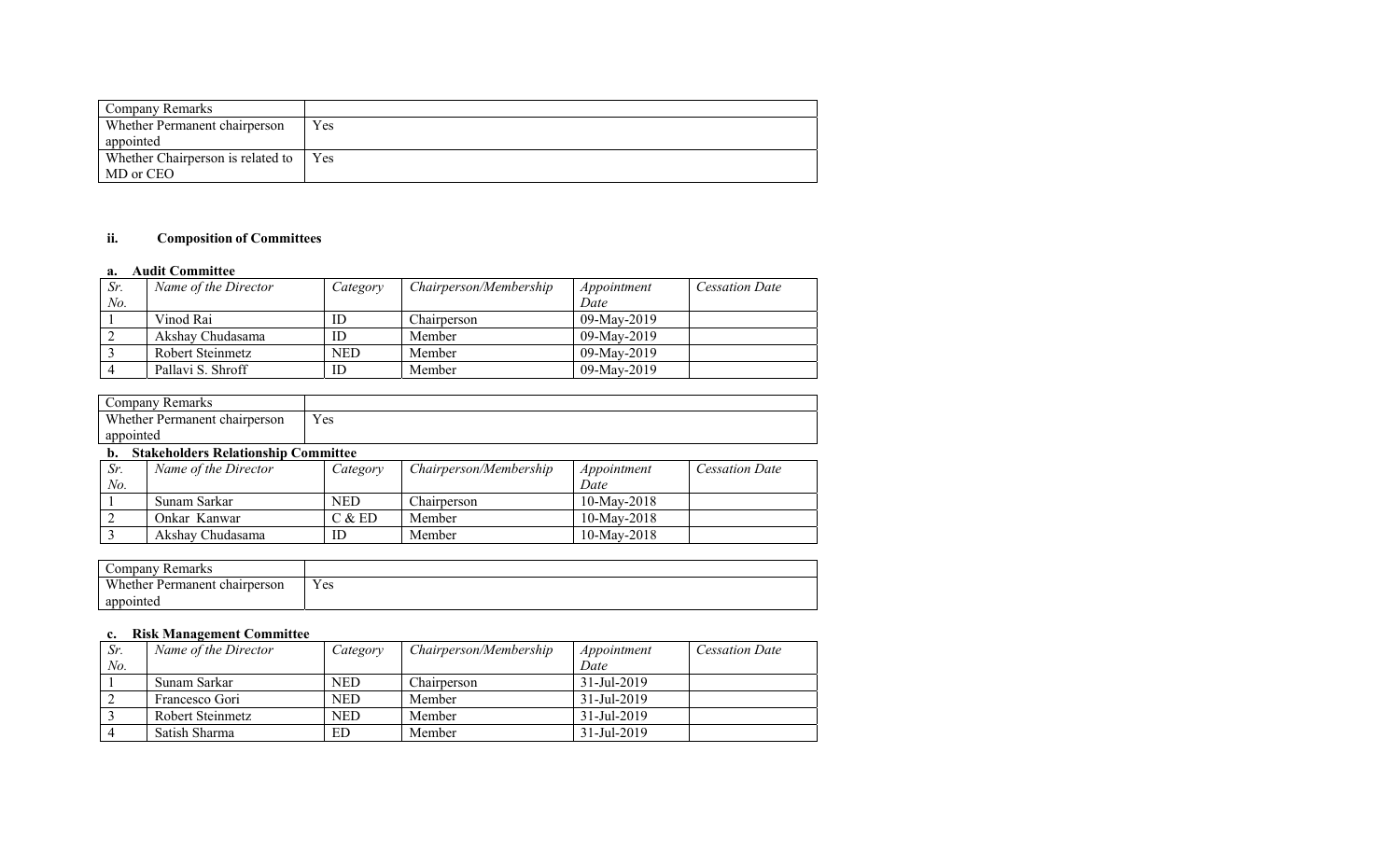|           | Vikram S Mehta                | ID  | Member | $31 - \text{Jul} - 2019$ |  |
|-----------|-------------------------------|-----|--------|--------------------------|--|
|           |                               |     |        |                          |  |
|           | Company Remarks               |     |        |                          |  |
|           | Whether Permanent chairperson | Yes |        |                          |  |
| appointed |                               |     |        |                          |  |

### **d. Nomination and Remuneration Committee**

| Sr  | Name of the Director | Category | <i>Chairperson/Membership</i> | Appointment    | <b>Cessation Date</b> |
|-----|----------------------|----------|-------------------------------|----------------|-----------------------|
| No. |                      |          |                               | Date           |                       |
|     | Vinod Rai            | ID       | Chairperson                   | 09-May-2019    |                       |
|     | Akshav Chudasama     | ID       | Member                        | 09-May-2019    |                       |
|     | Pallavi S. Shroff    | ID       | Member                        | $09$ -May-2019 |                       |

| Remarks<br>Company            |     |
|-------------------------------|-----|
| Whether Permanent chairperson | Yes |
| appointed                     |     |

### iii. **Meeting of Board of Directors**

| Date(s) of Meeting<br>(if any) in the<br>previous quarter | Date(s) of Meeting<br>(if any) in the<br>relevant quarter | Whether<br>requirement of<br><b>Ouorum</b> met | Number of<br>Directors present | Number of Independent<br>Directors present |
|-----------------------------------------------------------|-----------------------------------------------------------|------------------------------------------------|--------------------------------|--------------------------------------------|
| 12-Mav-2021                                               | $04 - \text{Aug} - 2021$                                  | Yes                                            |                                |                                            |

| Company Remarks                 |     |
|---------------------------------|-----|
| Maximum gap between any two     | . ర |
| consecutive (in number of days) |     |

## iv. **Meeting of Committees**

| Name of the<br><b>Committee</b> | Date(s) of meeting<br>during of the<br>committee in the<br>previous quarter | Date(s) of meeting<br>of the committee<br>in the relevant<br>quarter | Whether<br>requirement of<br><b>Quorum</b> met<br>(Yes/No) | Number of<br><b>Directors</b><br>present | Number of<br>independent<br>directors present |
|---------------------------------|-----------------------------------------------------------------------------|----------------------------------------------------------------------|------------------------------------------------------------|------------------------------------------|-----------------------------------------------|
| <b>Audit Committee</b>          | 11-Mav-2021                                                                 |                                                                      | Yes                                                        |                                          |                                               |
| <b>Audit Committee</b>          |                                                                             | 03-Aug-2021                                                          | Yes                                                        |                                          |                                               |
| Risk Management<br>Committee    | 11-May-2021                                                                 |                                                                      | Yes                                                        | 4                                        |                                               |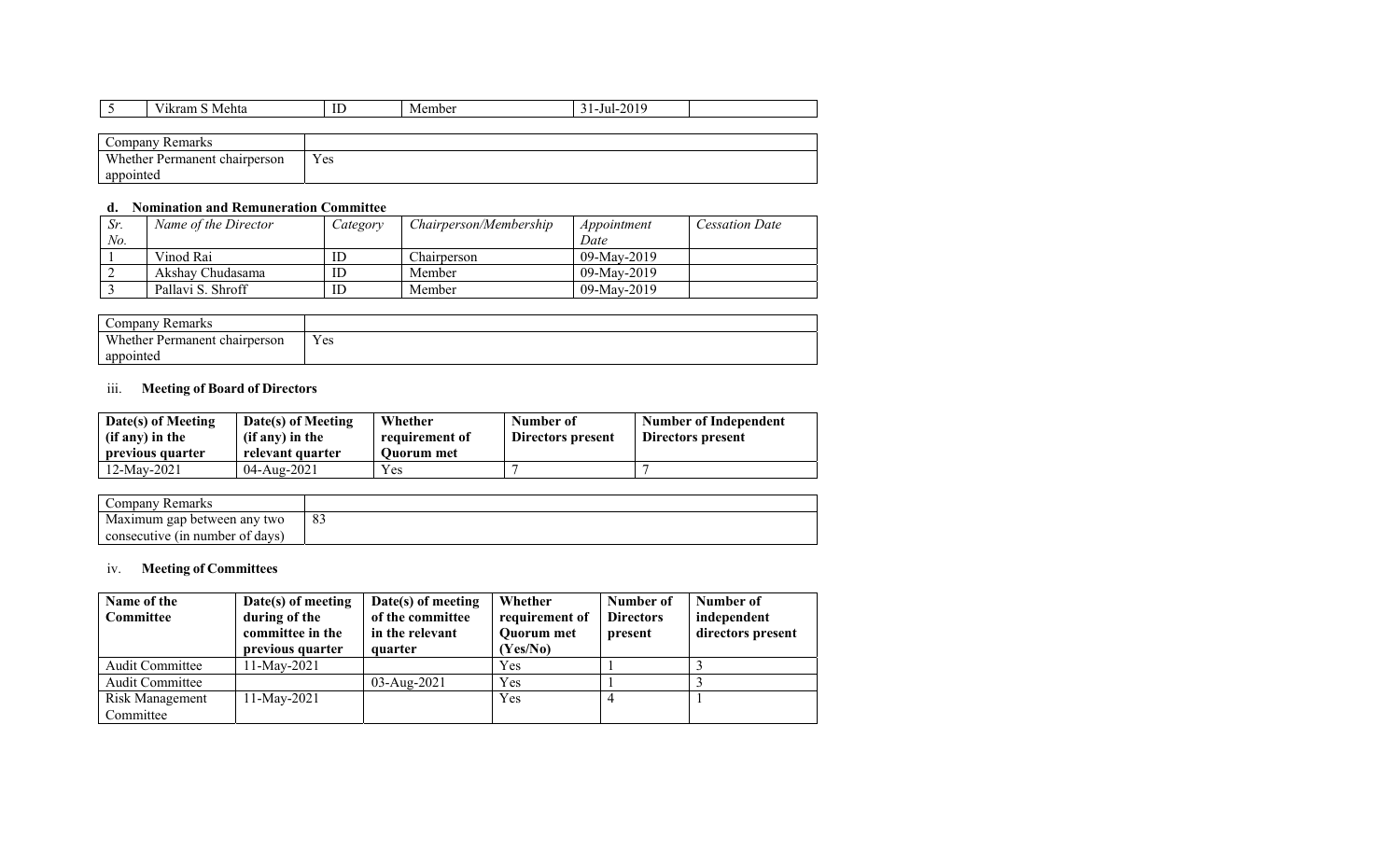| Risk Management     |             | 03-Aug-2021 | Yes | 4        |  |
|---------------------|-------------|-------------|-----|----------|--|
| Committee           |             |             |     |          |  |
| Nomination $&$      | 11-May-2021 |             | Yes | -0       |  |
| Remuneration        |             |             |     |          |  |
| Committee           |             |             |     |          |  |
| Nomination &        | 25-May-2021 |             | Yes | $\theta$ |  |
| Remuneration        |             |             |     |          |  |
| Committee           |             |             |     |          |  |
| <b>Stakeholders</b> | 11-May-2021 |             | Yes | ↑        |  |
| Relationship        |             |             |     |          |  |
| Committee           |             |             |     |          |  |

| l Company Remarks               |  |
|---------------------------------|--|
| Maximum gap between any two     |  |
| consecutive (in number of days) |  |
| [Only for Audit Committee]      |  |

#### v.**Related Party Transactions**

| <b>Subject</b>                                          | Compliance status<br>(Yes/No/NA) | <b>Remark</b> |
|---------------------------------------------------------|----------------------------------|---------------|
| Whether prior approval of audit committee obtained      | Yes                              |               |
| Whether shareholder approval obtained for material RPT  | Not Applicable                   |               |
| Whether details of RPT entered into pursuant to omnibus | Yes                              |               |
| approval have been reviewed by Audit Committee          |                                  |               |

| Disclosure of notes on related  |  |
|---------------------------------|--|
| party transactions and          |  |
| Disclosure of notes of material |  |
| related party transactions      |  |

## **VI. Affirmations**

- 1. The composition of Board of Directors is in terms of SEBI (Listing obligations and disclosure requirements) Regulations, 2015. **Yes**
- 2. The composition of the following committees is in terms of SEBI(Listing obligations and disclosure requirements) Regulations, 2015
	- a. Audit Committee **Yes**
	- b. Nomination & remuneration committee **Yes**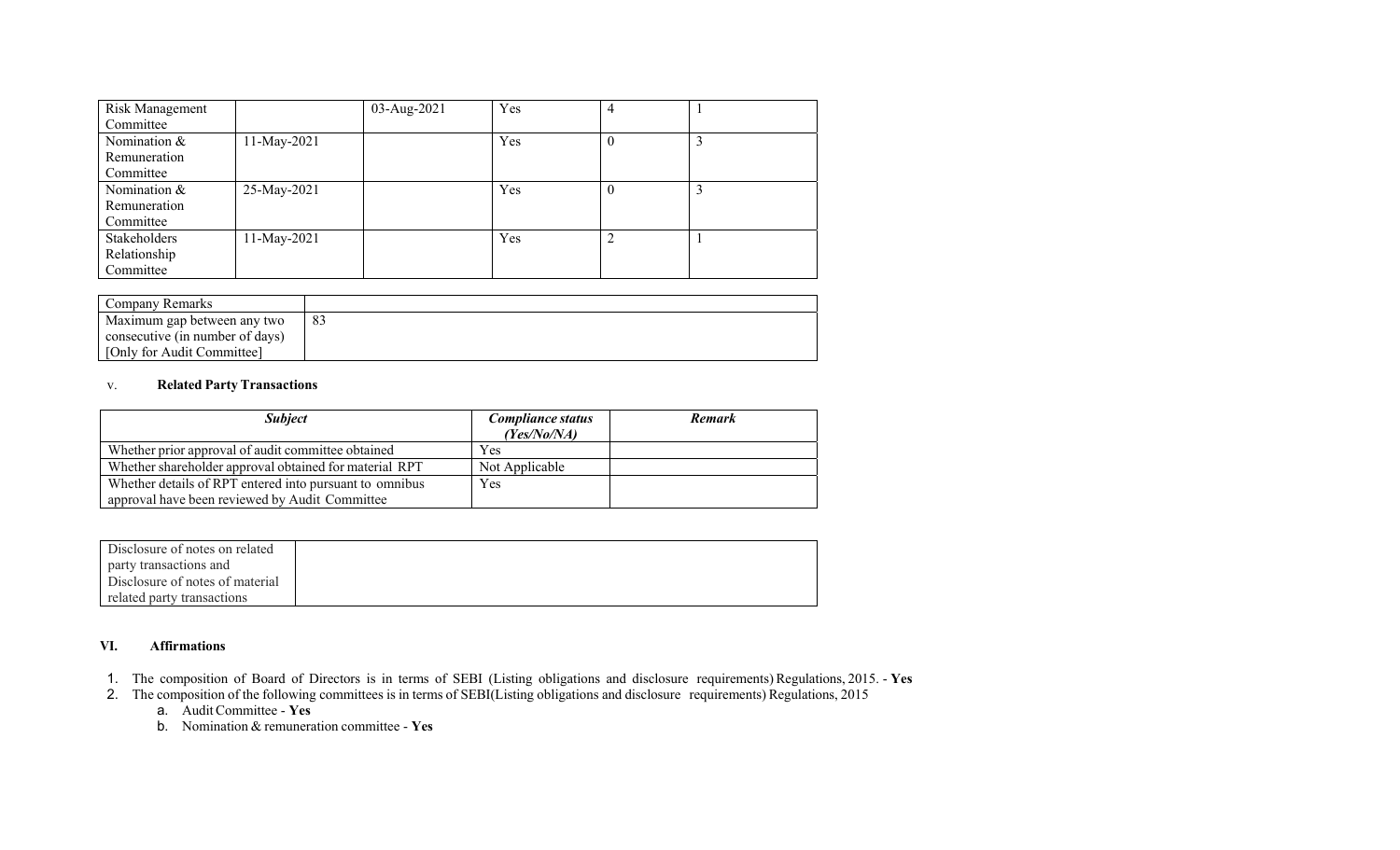c. Stakeholders relationship committee - **Yes**

- d. Risk management committee (applicable to the top 100 listed entities)  **Yes**
- 3. The committee members have been made aware of their powers, role and responsibilities as specified in SEBI (Listing obligations and disclosure requirements) Regulations, 2015.  **Yes**

4. The meetings of the board of directors and the above committees have been conducted in the manner as specified in SEBI (Listing obligations and disclosure requirements) Regulations, 2015.**- Yes** 

5. a. This report and/or the report submitted in the previous quarter has been placed before Board of Directors. **- Yes**

b. Any comments/observations/advice of Board of Directors may be mentioned here:

**Name : SEEMA THAPAR Designation : Company Secretary & Compliance Officer**

## **ANNEXURE III**

### **Affirmations**

| <b>Broad Heading</b>                                                                                                                                                                          | <b>Regulation Number</b> | Compliance<br><b>Status</b> | <b>Company Remark</b> |
|-----------------------------------------------------------------------------------------------------------------------------------------------------------------------------------------------|--------------------------|-----------------------------|-----------------------|
| Copy of the annual report<br>including balance sheet, profit and<br>loss account, directors report,<br>corporate governance report,<br>business responsibility report<br>displayed on website | 46(2)                    | Yes                         |                       |
| Presence of Chairperson of Audit<br>Committee at the Annual General<br>Meeting                                                                                                                | 18(1)(d)                 | Yes                         |                       |
| Presence of Chairperson of the<br>nomination and remuneration<br>committee at the annual general<br>meeting                                                                                   | 19(3)                    | Yes                         |                       |
| Presence of Chairperson of the<br>Stakeholder Relationship                                                                                                                                    | 20(3)                    | Yes                         |                       |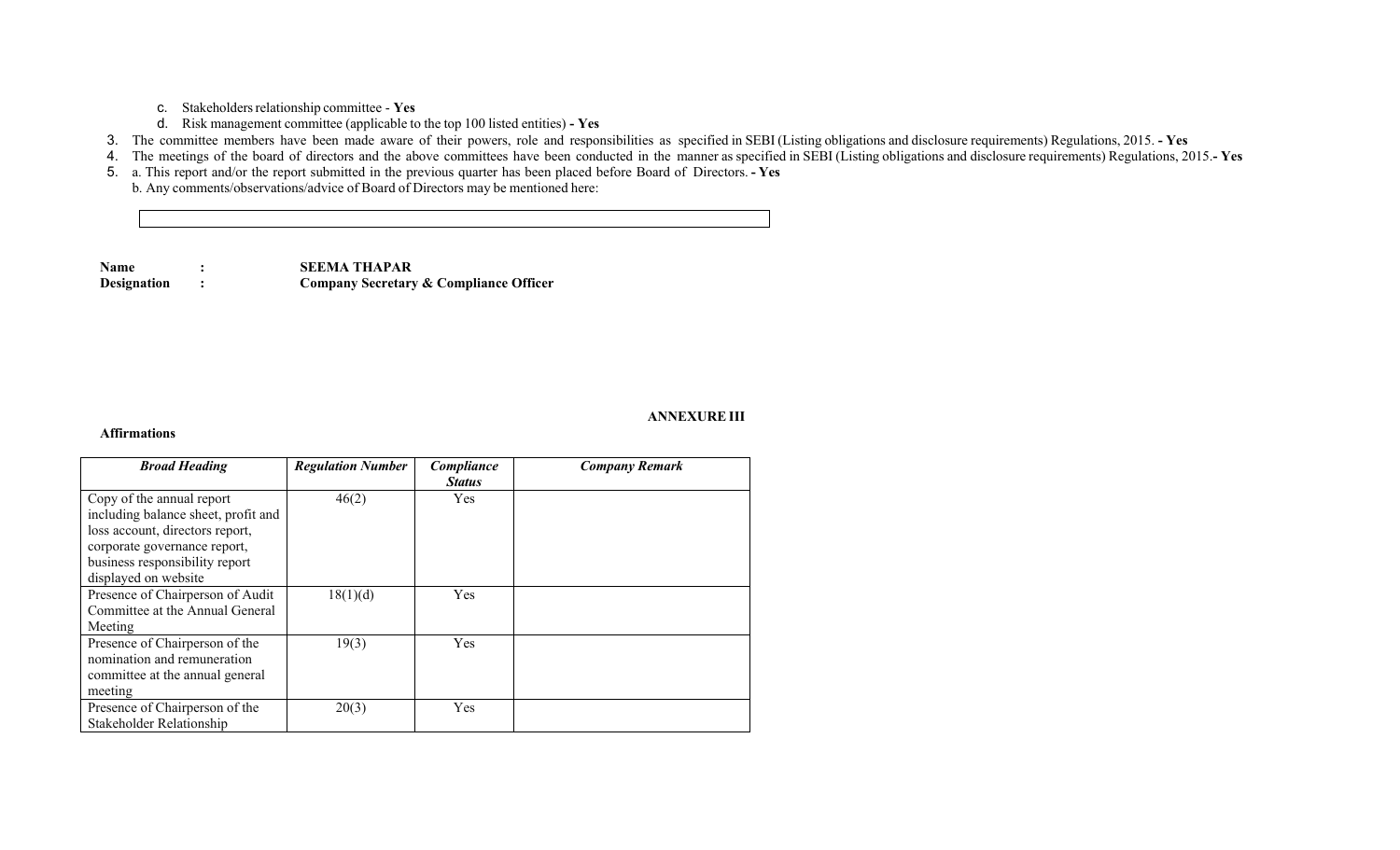| committee at the annual general<br>meeting |                    |     |  |
|--------------------------------------------|--------------------|-----|--|
| Whether "Corporate Governance"             | $34(3)$ read with  | Yes |  |
| Report" disclosed in Annual                | para C of Schedule |     |  |
| Report                                     |                    |     |  |

Note:

| ,我们就会不会不会。""我们,我们不会不会不会不会。""我们,我们不会不会不会不会不会不会不会不会不会。""我们,我们不会不会不会不会不会不会不会不会不会不会不 |  |  |
|----------------------------------------------------------------------------------|--|--|
|                                                                                  |  |  |
|                                                                                  |  |  |
|                                                                                  |  |  |

**Name : SEEMA THAPAR Designation : Company Secretary & Compliance Officer** 

|                                                                                                |                                                                             |                                                                                                                 |                                                                |                                                                     |                                                                             | <b>ANNEXURE IV</b>                                                                            |                                                      |
|------------------------------------------------------------------------------------------------|-----------------------------------------------------------------------------|-----------------------------------------------------------------------------------------------------------------|----------------------------------------------------------------|---------------------------------------------------------------------|-----------------------------------------------------------------------------|-----------------------------------------------------------------------------------------------|------------------------------------------------------|
| $\%$ symbol $\%$                                                                               |                                                                             |                                                                                                                 | %companyName%                                                  |                                                                     |                                                                             | %quarterEnded%                                                                                |                                                      |
|                                                                                                |                                                                             |                                                                                                                 |                                                                |                                                                     |                                                                             |                                                                                               |                                                      |
| (A) Any loan or any other form of debt advanced by the listed entity directly or indirectly to |                                                                             |                                                                                                                 |                                                                |                                                                     |                                                                             |                                                                                               |                                                      |
|                                                                                                | Aggregate amount advanced during six months                                 |                                                                                                                 |                                                                |                                                                     |                                                                             | Balance outstanding at the end of six months                                                  |                                                      |
| Promoter or<br>any other<br>entity<br>controlled by<br>them                                    | Promoter<br><i>Group or</i><br>any other<br>entity<br>controlled<br>by them | <i>Directors</i><br><i>(including)</i><br><i>relatives</i> )<br>or any<br>other entity<br>controlled<br>by them | <b>KMPs</b> or<br>any other<br>entity<br>controlled<br>by them | Promote<br>r or anv<br>other<br>entity<br>controll<br>ed by<br>them | Promoter<br><i>Group or</i><br>any other<br>entity<br>controlled<br>by them | Directors<br><i>(including)</i><br>relatives) or<br>any other entity<br>controlled by<br>them | KMPs or any<br>other entity<br>controlled by<br>them |
|                                                                                                |                                                                             |                                                                                                                 |                                                                |                                                                     |                                                                             |                                                                                               |                                                      |

**(B) Any guarantee/ comfort letter (by whatever name called) provided by the listed entity directly or indirectly, in connection with any loan(s) or any other form of debt availed by:**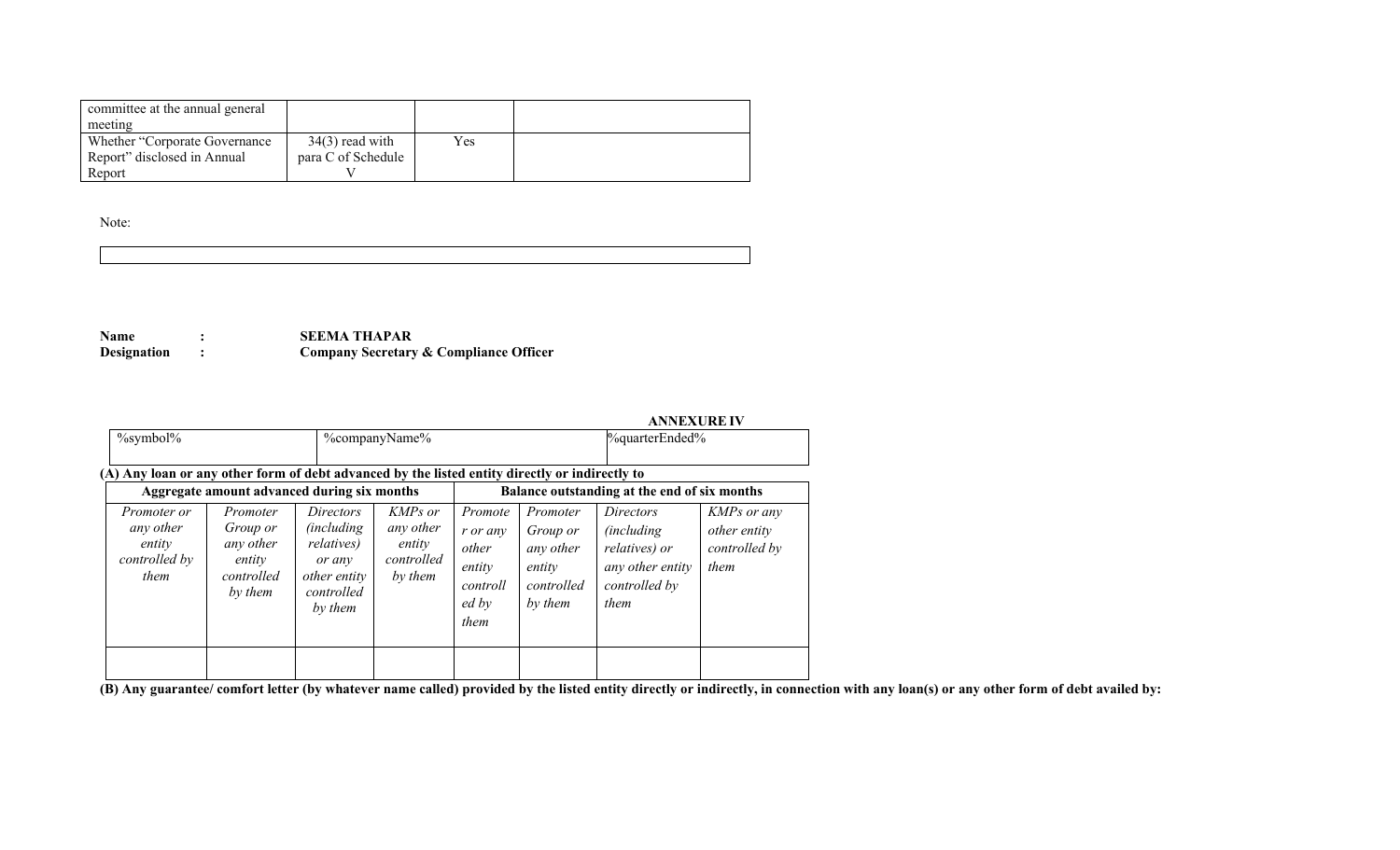| <b>Entity</b>                          | Type (guarantee, comfort letter<br>etc.) | <b>Aggregate amount of</b><br>issuance during six<br>months | Balance outstanding at the end of<br>six months (taking into account<br>any invocation) |
|----------------------------------------|------------------------------------------|-------------------------------------------------------------|-----------------------------------------------------------------------------------------|
|                                        |                                          |                                                             |                                                                                         |
| Promoter or any                        |                                          |                                                             |                                                                                         |
| other<br>entity<br>controlled<br>by    |                                          |                                                             |                                                                                         |
| them                                   |                                          |                                                             |                                                                                         |
| Promoter Group                         |                                          |                                                             |                                                                                         |
| any other<br>or                        |                                          |                                                             |                                                                                         |
| entity controlled                      |                                          |                                                             |                                                                                         |
| by them                                |                                          |                                                             |                                                                                         |
| Directors                              |                                          |                                                             |                                                                                         |
| <i>(including</i><br>relatives) or any |                                          |                                                             |                                                                                         |
| other<br>entity                        |                                          |                                                             |                                                                                         |
| controlled<br>by                       |                                          |                                                             |                                                                                         |
| them                                   |                                          |                                                             |                                                                                         |
| <b>KMPs</b><br>or<br>any               |                                          |                                                             |                                                                                         |
| other<br>entity                        |                                          |                                                             |                                                                                         |
| controlled<br>by                       |                                          |                                                             |                                                                                         |
| them                                   |                                          |                                                             |                                                                                         |

 **(C) Any security provided by the listed entity directly or indirectly, in connection with any loan(s) or any other form of debt availed by:**

| <b>Entity</b>                                            | <b>Type of Security (cash, shares)</b><br>etc.) | Aggregate value of<br>security provided during<br>six months | Balance outstanding at the end of<br>six months |
|----------------------------------------------------------|-------------------------------------------------|--------------------------------------------------------------|-------------------------------------------------|
| Promoter or any<br>other<br>entity<br>controlled by them |                                                 |                                                              |                                                 |